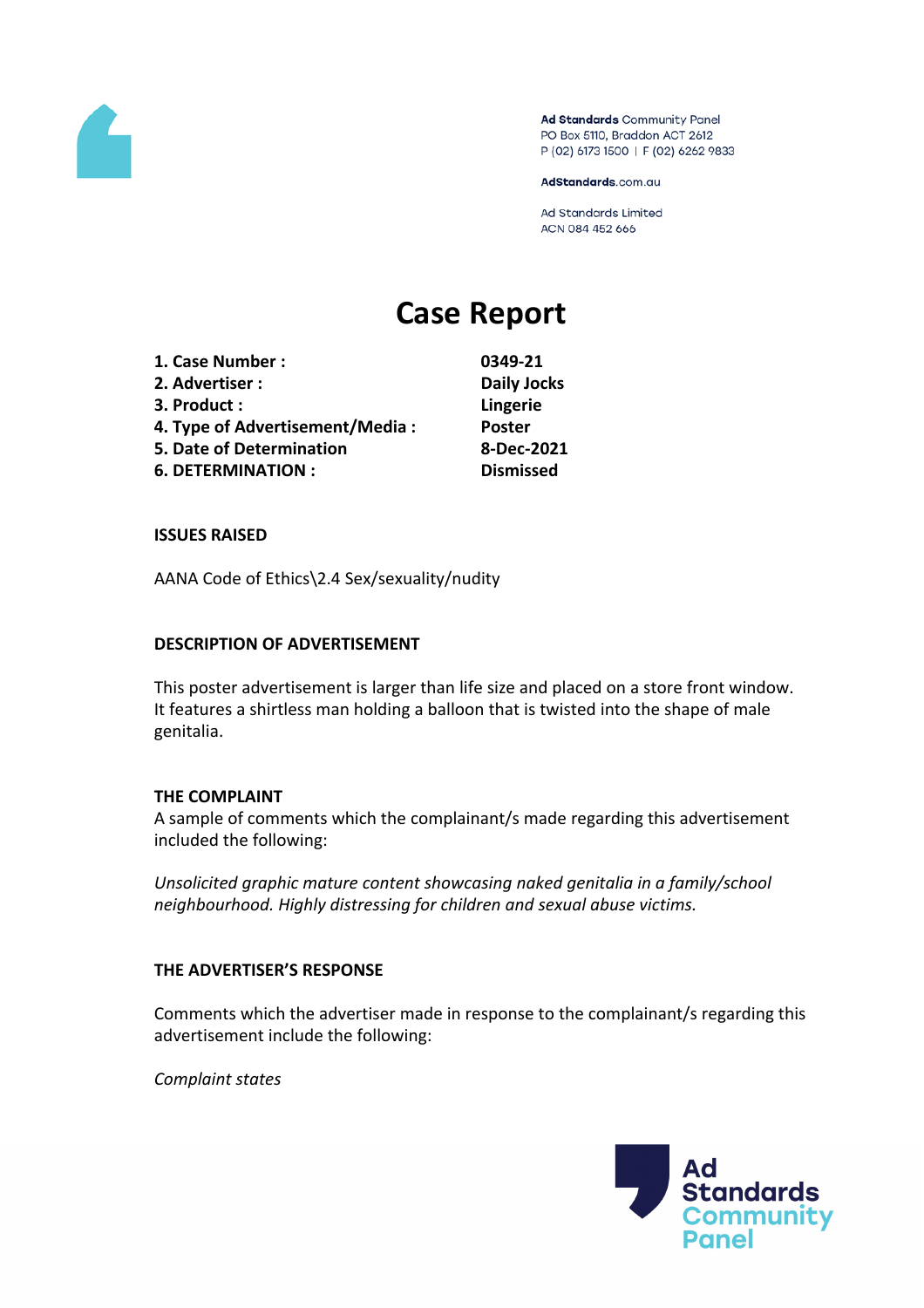

*"A man grasping a visceral and graphic representation of another man's penis in his hand"*

#### *Response*

*No 'penis' is shown - Model is holding a balloon.*

## *Complaint*

*"Unsolicited graphic mature content showcasing naked genitalia in a family/school neighbourhood. Highly distressing for children and sexual abuse victims."*

## *Response*

*No nudity is shown in this advertisement - male in shorts holding a balloon.*

*Response to code 2.4*

*"Advertising shall treat sex, sexuality and nudity with sensitivity to the relevant audience."*

*We acknowledge there is a school nearby however, this area is a hub of activity for the LGBTQI+ community who make up the large majority of our customer base and employees.*

*Prahran has a long history with supporting the LGBTQI+ community and is home to many LGBTQI+ owned and operated businesses such as ours.*

*The audience for this advertisement is furthermore defined with the text on the image 'Can't host' which is a popular saying within our community.*

*The demographic of this area is showcased by tourism Australia https://www.australia.com/en/things-to-do/arts-and-culture/lgbtqi-suburbs-inaustralia.html*

## **THE DETERMINATION**

The Ad Standards Community Panel (the Panel) considered whether this advertisement breaches Section 2 of the AANA Code of Ethics (the Code).

The Panel noted the complainant's concern that the advertisement depicts unsolicited graphic mature content in an inappropriate location

The Panel viewed the advertisement and noted the advertiser's response.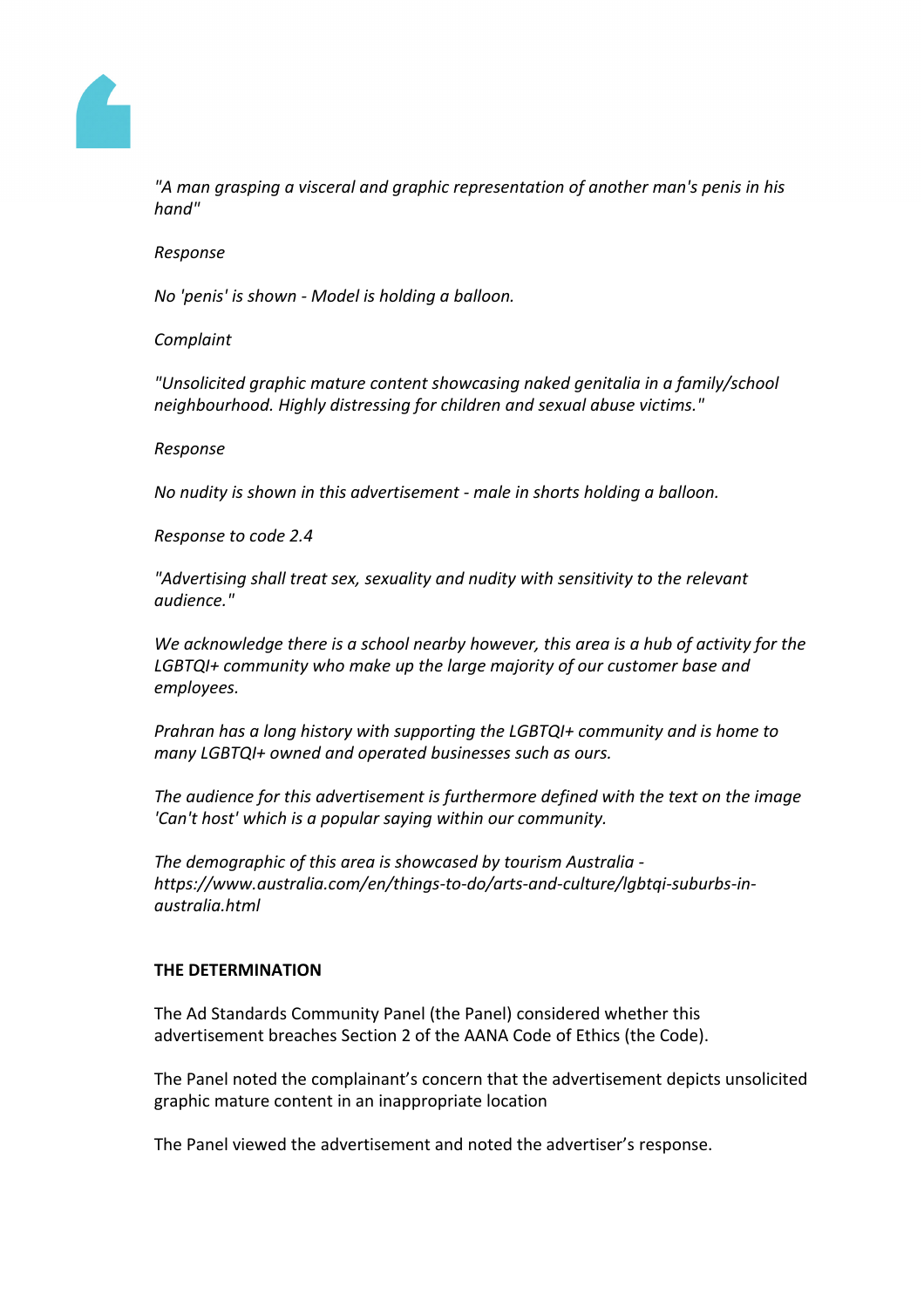

**Section 2.4: Advertising or Marketing Communications shall treat sex, sexuality and nudity with sensitivity to the relevant audience.**

The Panel noted the Practice Note for the Code states:

*"Overtly sexual depictions where the depiction is not relevant to the product or service being advertised are likely to offend Prevailing Community Standards and be unacceptable.*

*"Overtly sexual images are not appropriate in outdoor advertising or shop front windows. Although not exhaustive, the following may be considered to be overtly sexual:*

*• Poses suggestive of sexual position: parting of legs, hand placed on or near genitals in a manner which draws attention to the region;*

*• People depicted in sheer lingerie or clothing where a large amount of buttocks, female breasts, pubic mound or genital regions can be seen; The use of paraphernalia such as whips and handcuffs, particularly in combination with images of people in lingerie, undressed or in poses suggestive of sexual position;*

*• Suggestive undressing, such as pulling down a bra strap or underpants; or • Interaction between two or more people which is highly suggestive of sexualised activity.*

*"Discreet portrayal of nudity and sexuality in an appropriate context (eg advertisements for toiletries and underwear) is generally permitted but note the application of the relevant audience. More care should be taken in outdoor media than magazines, for example."*

## **Does the advertisement contain sex?**

The Panel considered whether the advertisement contained sex. The Panel noted the definition of sex in the Practice Note is "sexual intercourse; person or persons engaged in sexually stimulating behaviour".

The Panel noted that the advertisement does depict a man holding a phallic shaped balloon however considered that there is no depiction of sexual behaviour. The Panel considered that the advertisement did not contain sex.

#### **Does the advertisement contain sexuality?**

The Panel noted the definition of sexuality in the Practice Note is "the capacity to experience and express sexual desire; the recognition or emphasis of sexual matters".

The Panel considered that an image of a phallic shaped balloon would be considered by most members of the community to refer to sexual matters.

## **Does the advertisement contain nudity?**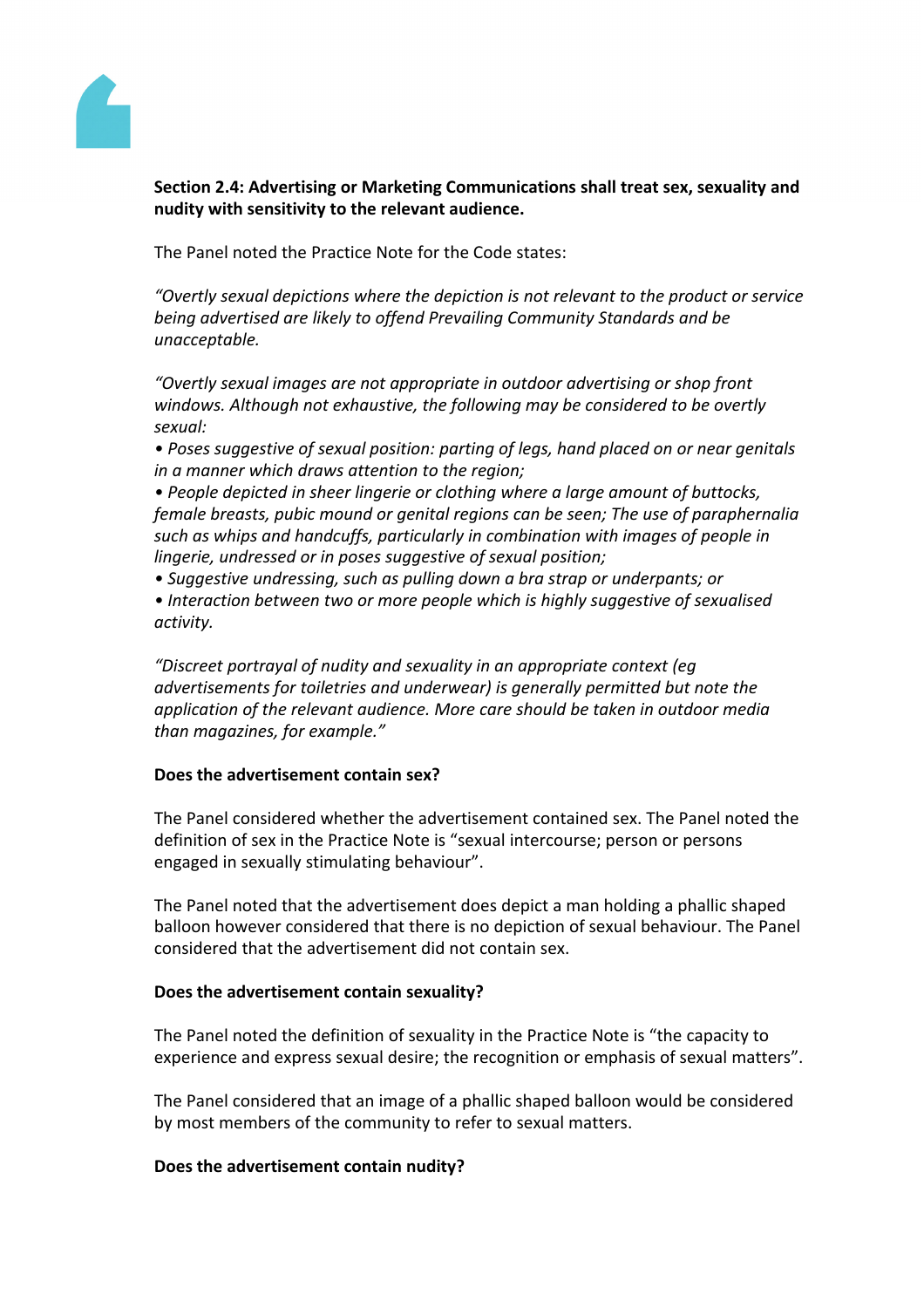

The Panel noted that the definition of nudity in the Practice Note is "the depiction of a person without clothing or covering; partial or suggested nudity may also be considered nudity".

The Panel noted that the man is shirtless but wearing pants and considered that the advertisement does contain partial nudity.

## **Are the issues of sexuality and nudity treated with sensitivity to the relevant audience?**

The Panel noted that the definition of sensitivity in the Practice Note is "understanding and awareness to the needs and emotions of others".

The Panel considered that the requirement to consider whether sexual suggestion is 'sensitive to the relevant audience' requires them to consider who the relevant audience is and to have an understanding of how they might react to or feel about the advertisement.

The Panel noted that this advertisement is in a store window facing a public street and considered that the audience viewing the advertisement would be broad and would include children. The Panel noted that the advertisement is larger than life size.

The Panel considered that the advertiser's response that a penis is not depicted is disingenuous and considered that while not a real penis, most members of the community would view the balloon as depicting a penis.

The Panel noted that the advertiser does sell adult toys and fetish items and considered that the representation of a penis is consistent with their product range.

The Panel noted it had considered a similar issue in case 0270-19 which featured balls that looked like breasts. In that case:

*"The Panel considered that the advertisement used balls which look like breasts as a visual analogy for the movement of breasts while playing sport and considered that this was not a depiction which was sexually suggestive. The Panel considered that while breasts are a female feature, the depiction of breast-like objects in itself was not a depiction of sexuality."*

In the current case, the Panel acknowledged that the sexualised nature of the imagery itself may not be considered appropriate by people viewing the advertisement, however in this instance the Panel considered that the imagery depicted in the advertisement is representative of products available for purchase in the store.

The Panel considered that the advertisement was sexually suggestive, but not highly sexually suggestive and not explicit and that the advertisement was not inappropriate for a broad audience.